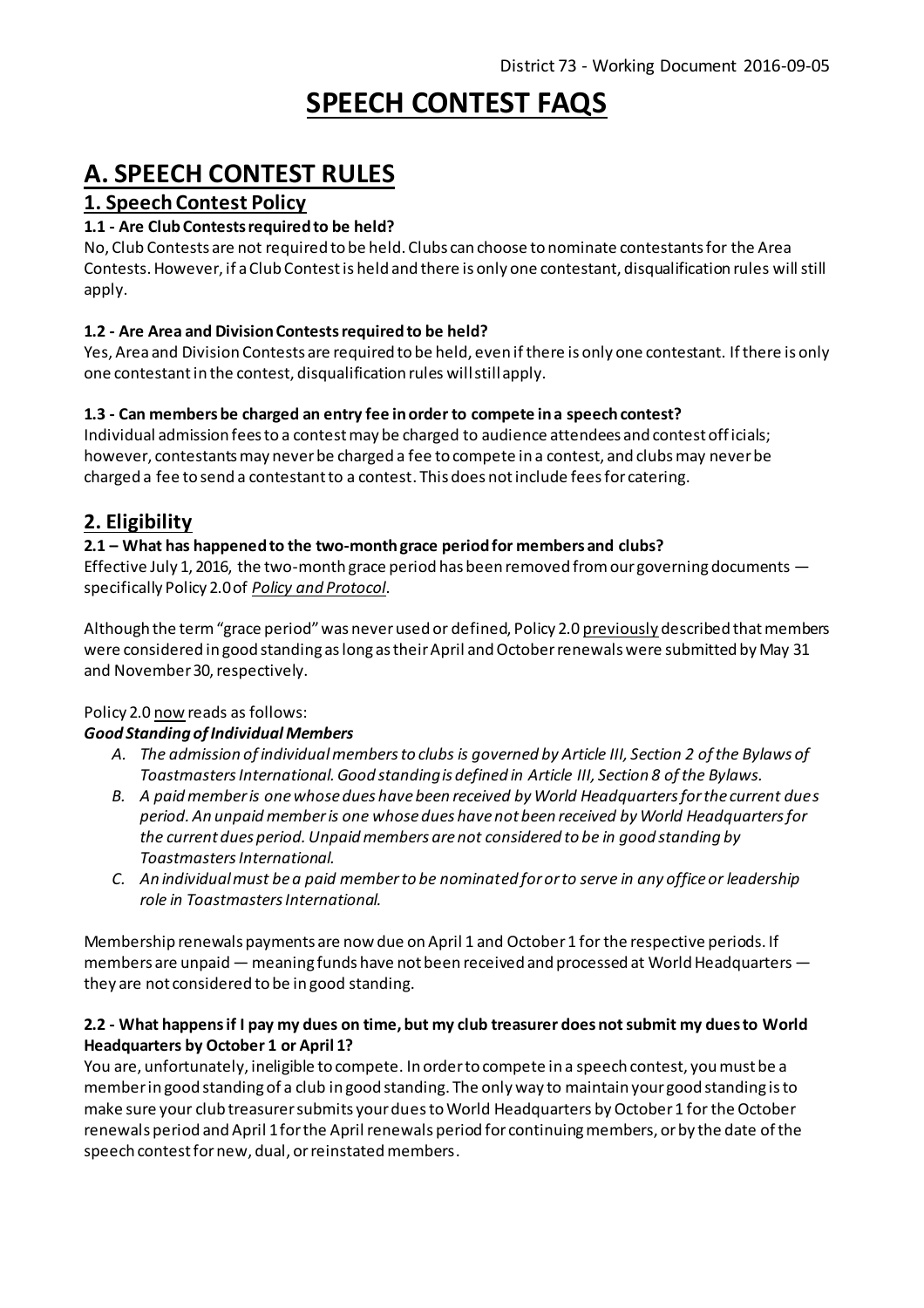#### **2.3 - Are contestants required to have completed a minimum number of manual speeches to participate in a speech contest?**

The only speech contest with a minimum manual speech requirement is the International Speech Contest. To participate in any level of the International Speech Contest, a member must have completed at least six speeches fromthe *Competent Communication* manual prior to the club contest.

However, a charter member of a club chartered after the previousJuly 1 may compete without having completed six speeches in *Competent Communication*. The club must be officially chartered before the area contest.

#### **2.4 - What does it mean that "***a member serving as a chief judge, voting judge or tiebreaking judge beyond the club level for a contest in which the member is still competing or intends to compete***" is ineligible?**

At Club level, a member can judge at another club's contest where the member is still competing or intends to compete. However, the member cannot judge beyond the Club level (i.e. Area level and above) in a contestin which they are still competing.

*Example Scenarios: John Smith wins Area B's Evaluation Contest. He is asked to judge Area C's Evaluation Contest. If he judges at Area C's Evaluation Contest, he is ineligible to continue competing in the district's Evaluation Contest. Jane Smith is disqualified from Area B's Humorous Contest. Because she is no longer competing in the Humorous Contest, she can judge Area C's Humorous Contest. Similarly, if Jane Smith loses Area B's Humorous Contest, she can judge Area C's Humorous Contest.*

#### **2.5 - What is a contest functionary? Can they serve more than one role?**

The following are contest functionaries: contest chair, contest toastmaster, chief judge, voting judges, tiebreaking judge, timers, sergeant at arms, and counters.

They cannot serve in more than one role at the same contest and they may not compete in the contest in which they are serving as a functionary.

#### **2.6 - Can a member serve as a contest chair at one contest and compete in another?**

Yes, as long as the contest where the member is competing and the contest where the member is serving as a contest chair are not at the same event i.e. Only one contest is being held on that day. If however, multiple contests are being run at the same event on the same day, then the member can serve as either a contest chair or compete but not both.

*Example:Jane Doe is competing in the Humorous contest at Area G's Speech Contests, where all contests are being held on the one day. She cannot serve as a contest chair for any contests at Area G's Speech Contests. Jane is not competing in Area F's Speech Contests. Jane can serve as a contest chair for any contest at Area F's Speech Contests.*

#### **2.7 – Can a member serve as a contest functionary of chief judge, voting judge, tiebreaking judge, timer, sergeant at arms or counter at one contest and compete in another at the same event?**

Yes, they can compete in another contest at the same event where they are serving as a contest functionary other than a contest chair or contest toastmaster. They cannot serve in more than one role at the same contest and they may not compete in the contest in which they are serving as a functionary.

#### **2.8 - Can a member compete in two area contests of a given type (e.g. Table Topics), if the areas are in different divisions or districts?**

No. A member can only compete in one area contest of a given type, even if the areas are in different divisions or districts.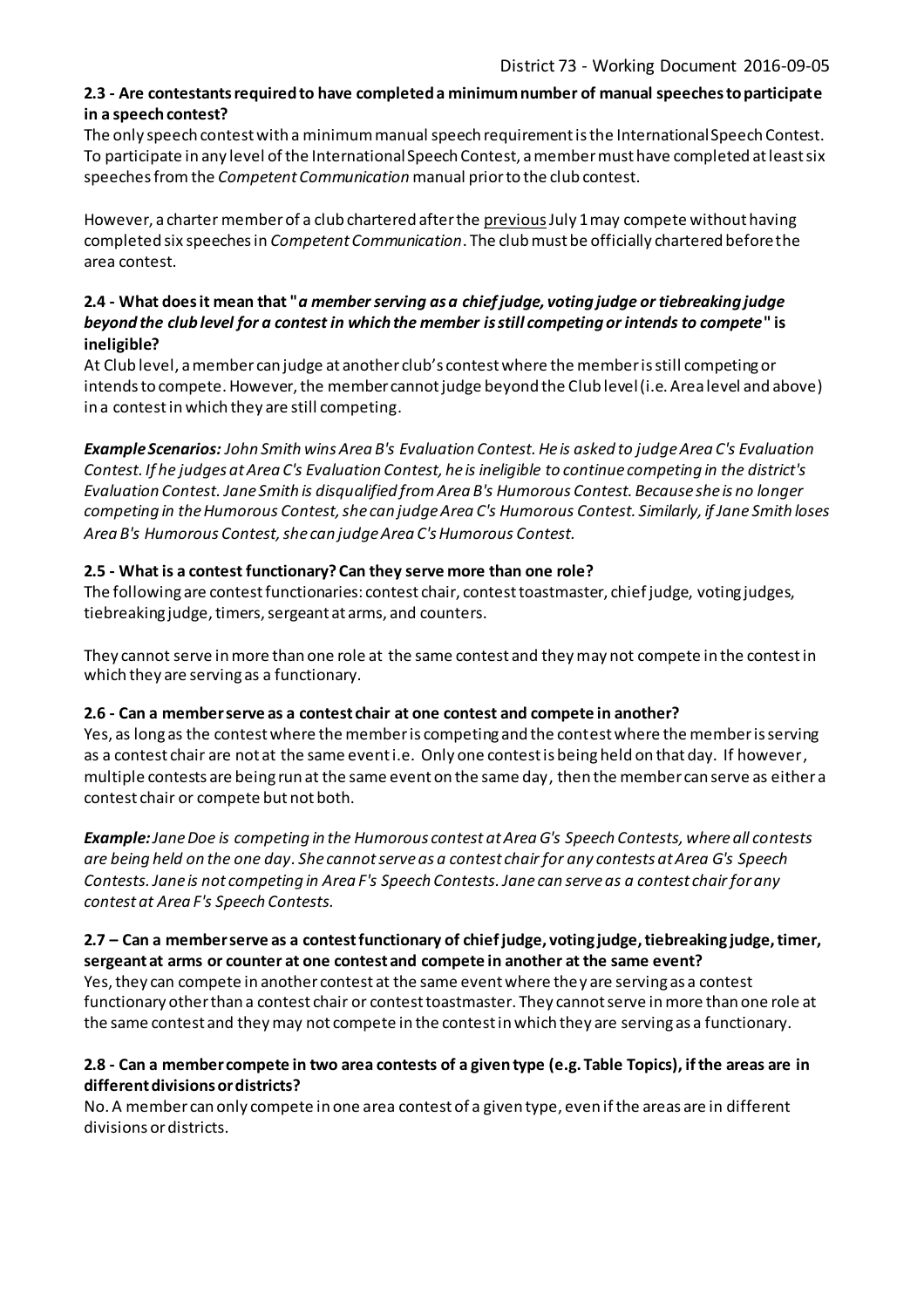**2.9 - If I win a Club contest and am not a member in good standing at that club by the date of the Area Contest, am I still able to compete if I am a member in good standing of another club in the same Area?** No, you can only represent the club in which you won the contest and you must be a member in good standing at that club. The only exception is where the other club that you are member in good standing of, does not run a contest at club level, and nominates you to represent the club at the Area contest.

# **3. Selection Sequence**

#### **3.1 - An area with five clubs has one club that is not in good standing. Can the clubs in good standing in that area send two contestants to the area contest?**

Yes. Areas with four assigned clubs or fewer in good standing may have clubs send two contestants to the area contest.

## **3.2 - How many contestants can progress through in each round of contests?**

## The District 73 policy is:

Eight weeks prior to the area contests, if an area has four assigned clubs or fewerin good standing: - The two highest-placed available contestants (ortwo nominated contestants) at Club level will be permitted to compete in the Area contests. Should additional clubs charter in an Area prior to the Area contests, two contestants from each club in that Area will be permitted to compete.

- For Divisions with four assigned Areas or less, the two highest-placed available contestants from each Area will be allowed to compete.

In all other circumstances, only the highest-placed available contestant(i.e. one contestant) can progress through to the next level.

#### **3.3 - If there are only two contestants in a speech contest, and the first-place winner is unable to attend the next level of competition and the other contestant is disqualified, can we nominate someone else to attend the next level of competition?**

No. You cannot nominate a new contestant to compete at the next level of competition nor can you allow the disqualified contestant to compete. This rule applies at Club level and every level thereafter.

# **4. Speech Subject and Preparation**

#### **4.1 - What does the rulebook mean when it says a speech must be "substantially original"?**

Twenty-five percent or less of the speech may be devoted to quoting, paraphrasing, or referencing another person's content. Any quoted, paraphrased, or referenced content must be so identified during the speech presentation

# **5. General Procedure**

#### **5.1 - Can a judge be a member of a club in which a contestant is a member?**

- At Club level, this is permitted.

**-** At Area level, this is permitted, as long as there are an equal number of voting judges from each club in the area.

- At Division level, NO chief judge, voting judge or tiebreaking judge can be a member of any club in which a contestant is a member.

#### **5.2 - Should judges remain anonymous?**

Yes, in so far as practical, judges are not known to contestants and no judges' names or contact details are provided in contest materials. Judges' decisions are confidential. If judges are announced, it can lead to confrontations with contestants or audience members who do not agree with the contest results. Anonymity helps judges be more effective. They can be more objective with their decisions because confrontations after the contest are less likely.

#### **5.3 - Does the tiebreaking judge attend the judges' briefing?**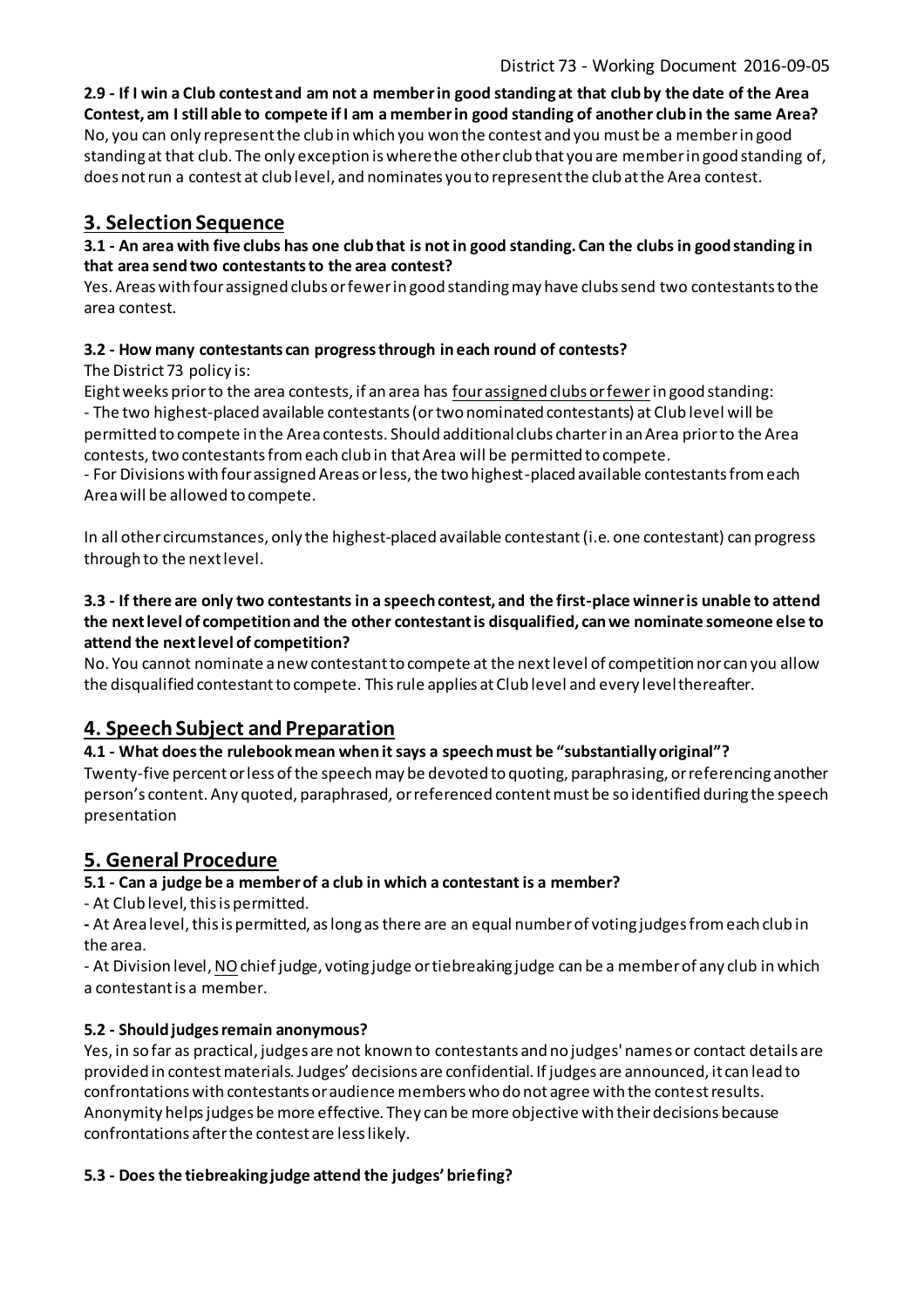No, the identity of the tiebreaking judge is a secret, and known only to the chief judge. For this reason, they are briefed separately to the other judges.

#### **5.4 - Is the Chief Judge required to hand back the Judge's Certification of Eligibility and Code of Ethics forms back after the contest? What happens to these forms?**

No, the Chief Judge destroys these after the contest. Voting judges at all levels are to remain anonymous when practical. As the judges' identities will be on the forms, providing these forms to another entity is in violation of the rulebook.

#### **5.5 - If there are 4 or fewer contestants in a contest, do we announce first place only?**

No, in contests with four or fewer participants, a second-place winner and a first-place winner are announced.

#### **5.6 - As a contestant, can I sit next to a judge?**

Yes, whilst judges are to remain anonymous where possible, there is no rule which prevents a contestant from sitting next to a judge.

#### **5.7 - Does the chief judge also judge the contestants?**

While the chief judge is a judge, he or she does not judge the contestants. The role of the chief judge is to appoint and advise the judges, counters, timers, and tiebreaking judge. The chief judge also conducts the judges' briefing before the contest, collects the time record sheet from the timers, collects the ballot from the tiebreaking judge, handles protests, and delivers the list of winners to the contest chair at the end of the contest.

#### **5.8 – Should gifts for judges be presented in front of the audience?**

As per the Speech Contest Rule book, judges should remain anonymous where practical. It is with this in mind that D73 has taken the stance that for Area Contests and above, judges' gifts be presented during the Chief Judge's briefing. Although the District cannot instruct clubs on how to run their contests, it is suggested that clubs follow the District's lead on this issue.

## **6. Timing of the speeches**

*Currently, there are no FAQs for this segment.*

## **7. Protests and Disqualifications**

#### **7.1 - Can the tiebreaker judge lodge a protest if they see fit?**

No, the tiebreaker judge cannot lodge a protest. Protests are limited to eligibility and originality and shall only be lodged by voting judges and contestants. A tiebreaker judge is not a voting judge.

## **8. Use of Props**

#### **8.1 - What are the rules regarding usage of music, media or props in a speech?**

*A. Contestants who plan to use props (including any sort of electronic device), must notify the contest chair prior to the contest.*

*B. Contestants must abide by any venue restrictions on the use of props.*

*C. All props must be set up during the minute of silence prior to the contestant's speech and removed from the stage in the minute of silence following the speech.*

*1. Contestants may enlist someone to help them with props, but it is not the responsibility of the contest chair or any other contest official to do so.*

*2. Contestants must demonstrate to the contest chair prior to the contest that the props can be set up and removed in the allotted times.*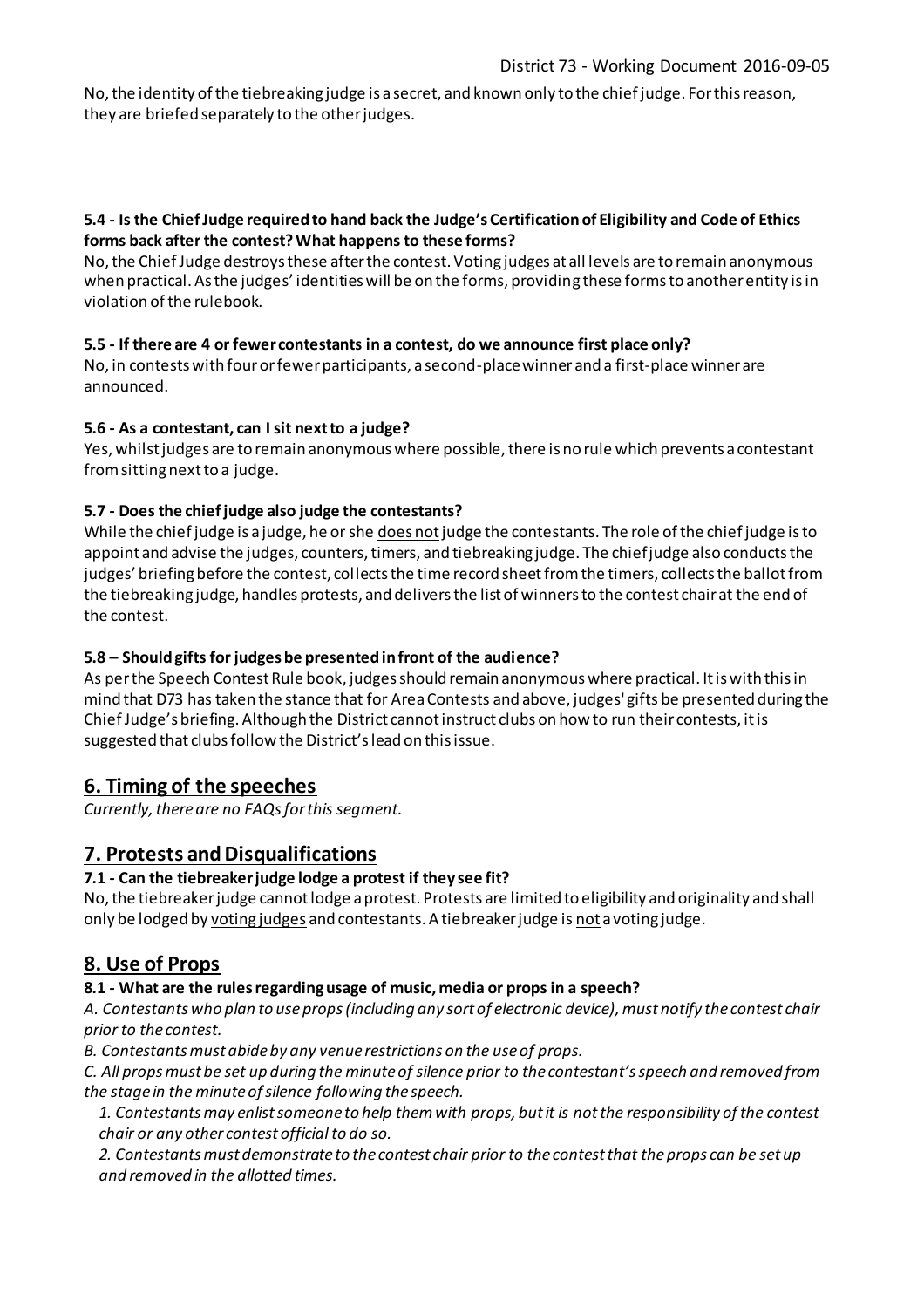*a) If a contestant is unable to demonstrate this, the props cannot be used during the contest.*

*Note: World Headquarters recommends against the use of music, media or props, as they have a tendency of eliciting negative responses from judges.*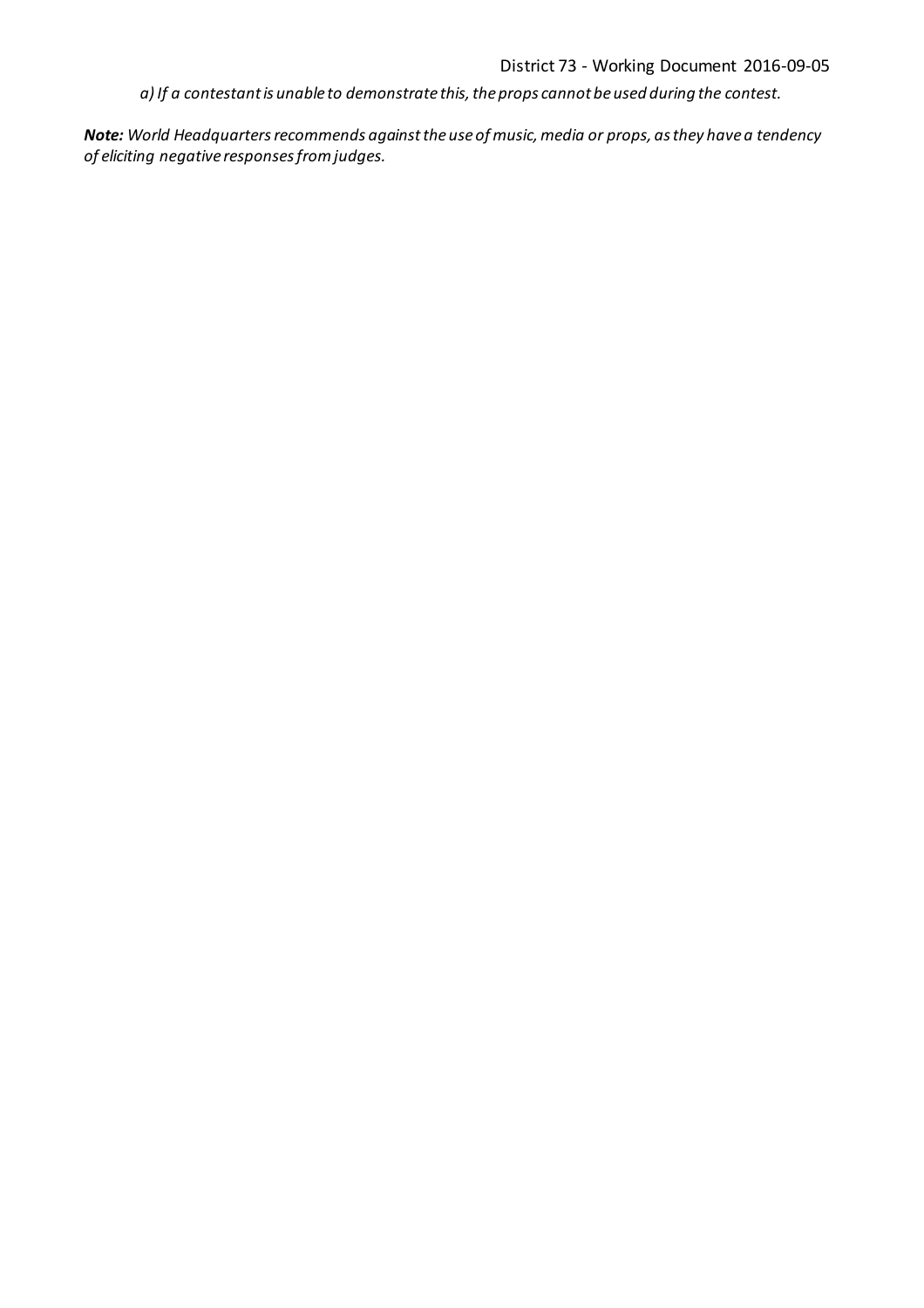## **9. International Speech Contest Rules**

*Currently, there are no FAQs for this segment.*

## **10. Evaluation Contest Rules**

#### **10.1 – What materials can contestants use to take notes for the Evaluation Contest?**

Contestants are permitted to make preparatory notes during the test speech using the Evaluation Contestant Notes sheet.

*<https://www.toastmasters.org/~/media/CB2C1C7174E04F4CA4269CAE3D41DE5A.ashx>*

## **11. Humorous Speech Contest Rules**

*Currently, there are no FAQs for this segment.*

## **12. Table Topics Contest Rules**

*Currently, there are no FAQs for this segment.*